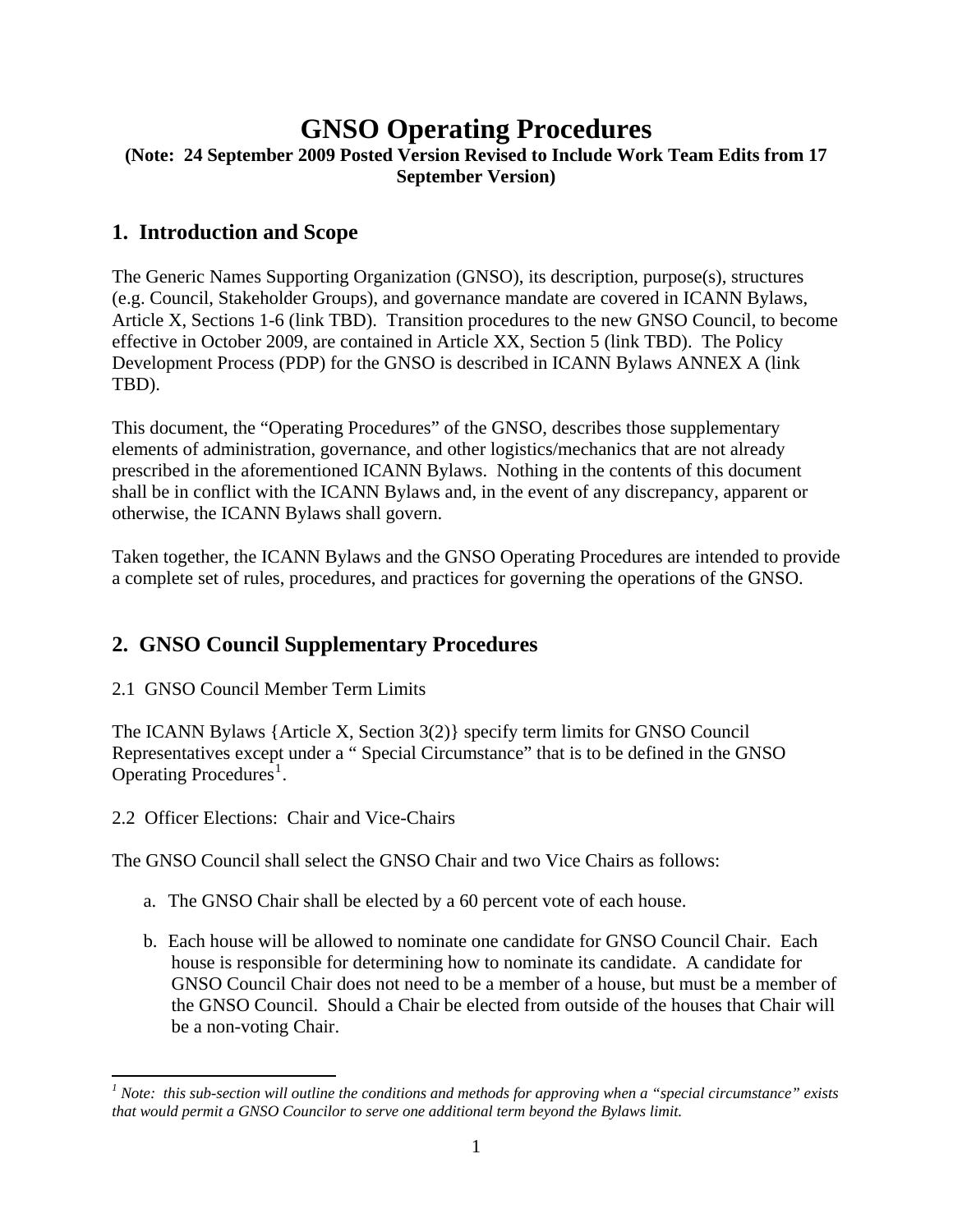- i. All ballots will include the "none of the above" option. In the event that a 60 percent vote of each house selects the "none of the above" option, each house will commence a new nomination period of not longer than 15 days. An election for the new nominees will be scheduled for no sooner than 30 days after the unsuccessful vote.
- ii. In the case of a tie between the two candidates, or between a candidate and "none of above," a second election will be held in no sooner than 30 days. The candidates shall remain the same for this second election. In the case this second election also results in a tie, each house will commence a new nomination period of not longer than 15 days. An election for the new nominees will be rescheduled for no sooner than 30 days after the unsuccessful vote.
- iii. The leading candidate will be defined as the one with the highest score. The score is calculated by adding together the voting percentages attained from each house. The highest percentage attainable in each house is 100. Thus, the maximum score a candidate can achieve is 200 as a result of attaining 100 percent of the votes from the contracted party house and 100 percent from the non-contracted party house (100 percent  $+100$  percent = score of 200). In case neither candidate reaches the 60 percent of each house threshold, a second ballot will be held between the leading candidate and "none of the above."
- iv. In the event that case neither candidate reaches the 60 percent of each house threshold and the candidates do not tie, a second runoff ballot will be held between the leading candidate and "none of the above."
- v. If the single candidate does not reach the 60 percent of each house threshold in the runoff ballot, then each house will commence a new nomination period of not longer than 15 days. An election for the new nominees will be rescheduled for no sooner than 30 days after the unsuccessful runoff ballot.
- c. Each house shall select a Vice Chair from within its respective house.
- d. A Chair may not be a member of the same Stakeholder Group of either of the Vice-Chairs.
- e. The Chair and Vice Chairs shall retain their votes (if any) in their respective houses (if any).
- f. In the event that the GNSO Council has not elected a GNSO Council Chair by the end of the previous Chair's term, the Vice-Chairs will serve as Interim GNSO Co-Chairs until a successful election can be held.
- g. The Council shall inform the Board and the Community appropriately and post the election results on the GNSO website within 2 business days following each election and runoff ballot, whether successful or unsuccessful.

#### 2.3 Observers

The GNSO Council may agree with the Council of any other ICANN Supporting Organization or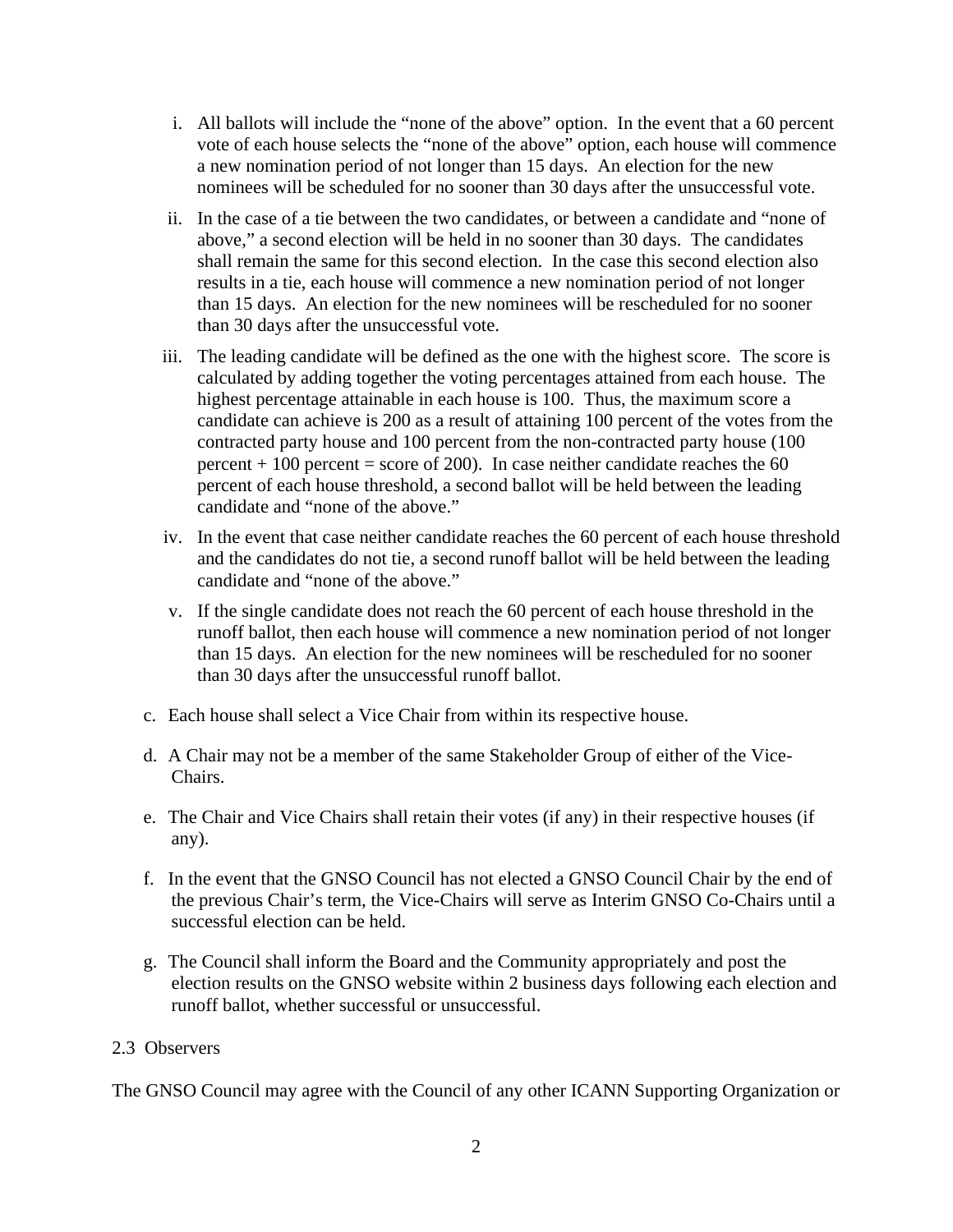Advisory Committee to exchange observers. Such observers shall not be members of, or entitled to vote or make motions on, the GNSO Council, but otherwise shall be entitled to participate on equal footing with members of the GNSO Council. The appointing Council shall designate its observer (or revoke or change the designation of its observer) on the GNSO Council by providing written notice to the Chair of the GNSO Council and to the ICANN Secretary.

# **3. Council Meetings**

Except as provided elsewhere in these procedures, the GNSO Council shall act at meetings.

#### 3.1 Meeting Facilities

Provided that all members participating in such a meeting can communicate with one another, members of the GNSO Council may participate in a meeting of the GNSO Council through use of (i) conference telephone or similar communications equipment; or (ii) electronic video screen communication or other communication equipment; provided that (a) all members are provided the means of fully participating in all matters before the GNSO Council, and (b) ICANN adopts and implements means of verifying that a person participating in such a meeting is a member of the GNSO Council or other person entitled to participate in the meeting and all actions of, or votes by, the GNSO Council are taken or cast only by the members of the GNSO Council and not persons who are not members.

#### 3.2 Open vs. Closed Sessions

Except where determined by a majority vote of members of each house of the GNSO Council present that a closed session is appropriate, in-person meetings shall be open to physical or electronic attendance by all interested persons dependant upon space availability. Recordings of meetings will be made publicly available for any meetings not open to all interested parties. In cases where a closed session is deemed appropriate, the reason for such as closed session as well as the result of the vote will be published in the minutes. Votes in closed sessions shall be taken by a polling of the members.

#### 3.3 Notice of Meetings

Advance notice of meetings shall be posted on the GNSO website, if reasonably practicable, at least 7 days in advance of the meeting for Administrative issues and 14 days in advance for Policy issues. Advance notice shall also be posted to other GNSO Council work spaces where practical.

Reports and motions should be submitted to the GNSO Council for inclusion on the agenda as soon as possible, but no later than 8 business days before the GNSO Council meeting.

The time of the meetings may vary to accommodate the different geographic regions represented by GNSO Council members. By way of guidance, start times corresponding to local times for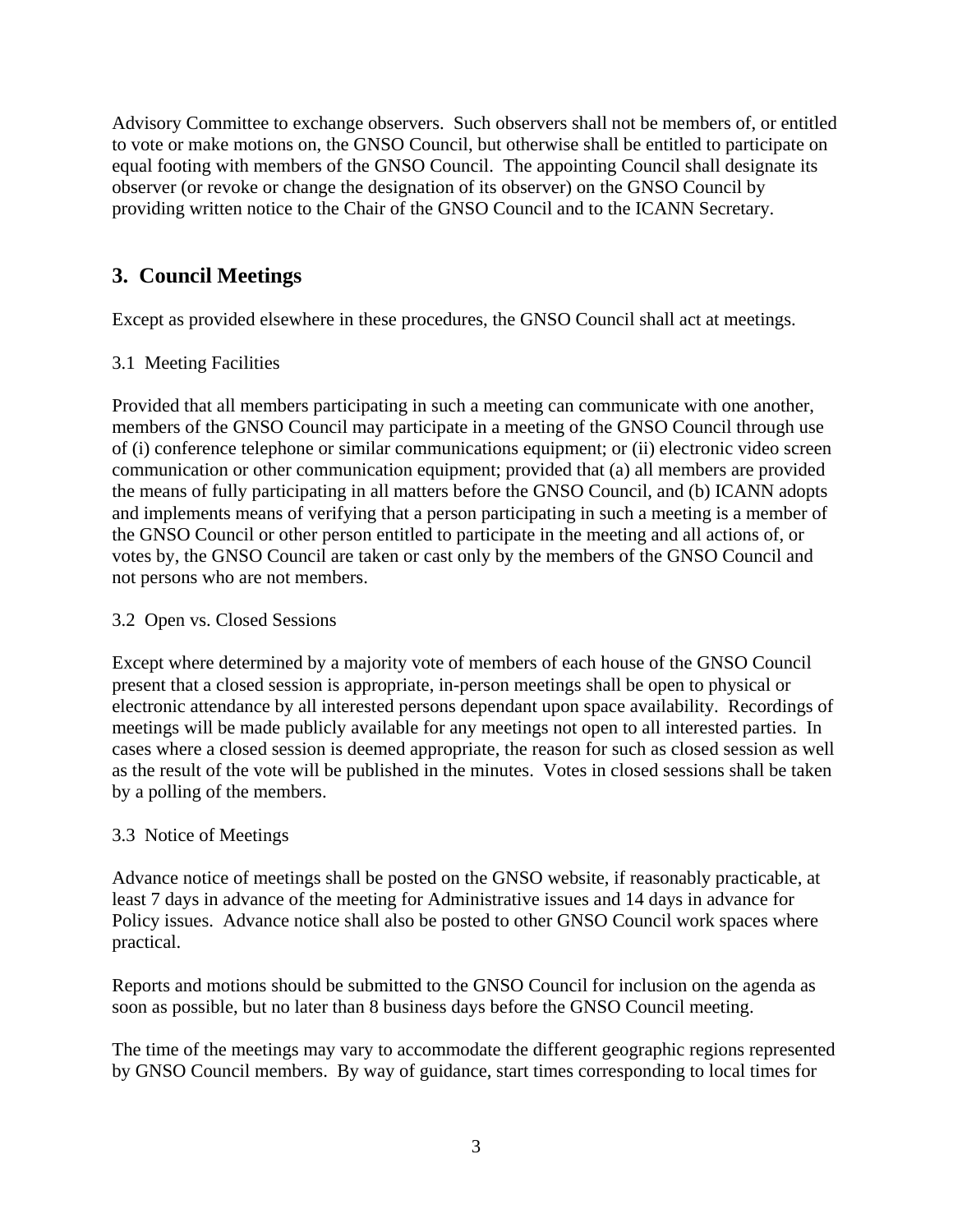the GNSO Council members earlier than 06.00 and later than 23.00 should be avoided where possible.

#### 3.4 Meeting Schedules

The GNSO Chair and GNSO Council will prepare a 12-month schedule of meetings within 30 days following the ICANN annual meeting. GNSO Council members may request changes to the schedule during the year, which may be agreed upon by the Chair in consultation with the Council, subject to the minimum period of notice below.

#### 3.5 Procedure to Produce the Minutes

Within 8 working days of a GNSO Council meeting, the GNSO Secretariat will forward draft summary to the GNSO Chair and Vice Chairs.

Within 10 days of the meeting, the Chair and Vice Chairs will edit the draft and request the Secretariat to circulate the draft summary to GNSO Council members for comment and approval. All comments received will be accepted for inclusion into the draft minutes unless there are objections. If no objections are received within 10 days, the minutes will be deemed to have been approved for posting.

All comments received from GNSO Council members will be incorporated in the summary unless there are objections from other GNSO Council members.

Where there are objections, the Chair will attempt to resolve the issue (by reference to the audio transcript, if any) and secure agreement from the relevant GNSO Council members. If agreement is not achieved, the Chair will determine the final version of the minutes and will note areas in which agreement has not been achieved

Disputes: If any GNSO Council member disputes what he or she has said in the resulting draft minutes, the recording and/or transcript of the meeting should be reviewed before minutes are approved.

The Chair will ensure the above procedure is complete and an approved version of the summary is circulated and made public within 21 days of the relevant meeting.

All minutes of meetings of the GNSO (and any working groups thereof) shall be approved promptly by the originating body. No later than the business day after the date on which they are approved by the Council, the minutes shall be made publicly available on the Website.

3.6 Speaking at Meetings

Both at physical and telephone meetings the GNSO Chair will recognize three types of intervention in the following order of priority:

1. A point of order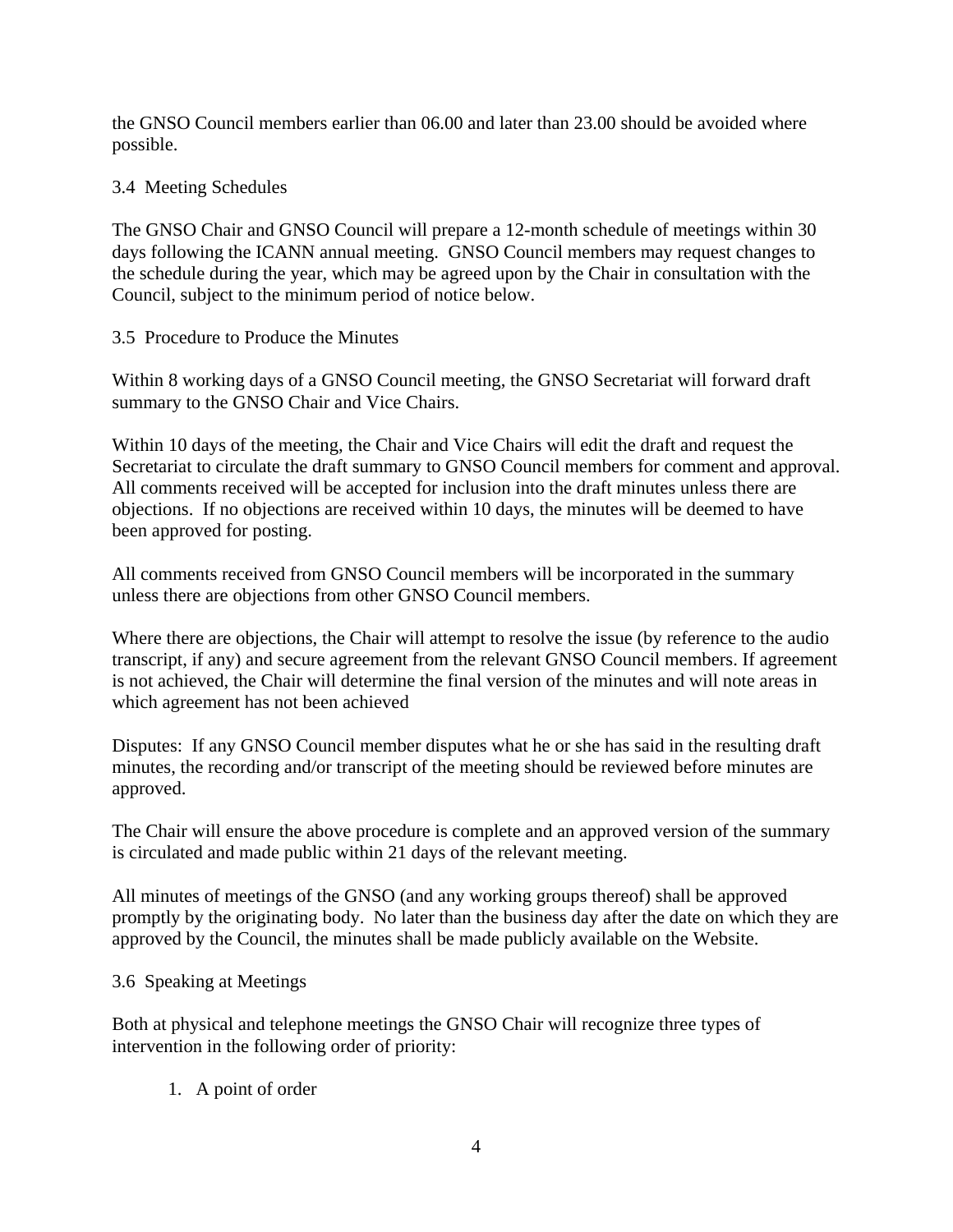- 2. A point of information
- 3. A normal substantive intervention

#### 3.6.1 Points of Order

At a physical meeting, a GNSO Council member may raise a hand or, during a teleconference, a GNSO Council member may speak over the dialogue and say immediately "point of order." A point of order is raised when there is an infraction of the GNSO Operating Procedures or improper decorum in speaking. The point of order must be raised as soon as possible after the error occurs. The Chair will suspend discussion to hear the point.

#### 3.6.2 Points of Information and Normal Substantive Interventions

At a physical meeting, a GNSO Council member may raise a hand and wait to be recognized by the Chair and, during a teleconference, a GNSO Council member may speak in an appropriate gap and say immediately "[state name] to speak". This will be noted by the Chair who will invite the intervention in due course. To ensure balance, the GNSO Council Chair has the discretion to delay an intervention by a frequent speaker to allow others to speak. By way of guidance for the Chair, a GNSO Council member is not expected to speak for more than three minutes at a time and the Chair should solicit the views of other GNSO Council members before returning to the same speaker on any one issue. This guidance should not be construed as limiting the Council from substantive discussion on any one issue. The GNSO Council Chair's discretion to delay an intervention should not be exercised for a "point of information". A "point of information" is for GNSO Council members seeking information from the Chair or other GNSO Council members about meaning or procedure - it is specifically not intended to provide information.

#### 3.7 Seating and Visibility

As possible, during in-person meetings, the GNSO Council Chair and Vice Chairs should be located so they can observe all GNSO Council members.

#### 3.8 Absences

When a GNSO council member fails to participate in two regularly-scheduled GNSO Council meetings without notification of absence to the GNSO Secretariat or GNSO Council Chair or Council list, the GNSO Secretariat will notify the Stakeholder Group and ask for an explanation.

## **4. Voting**

#### 4.1 Quorum